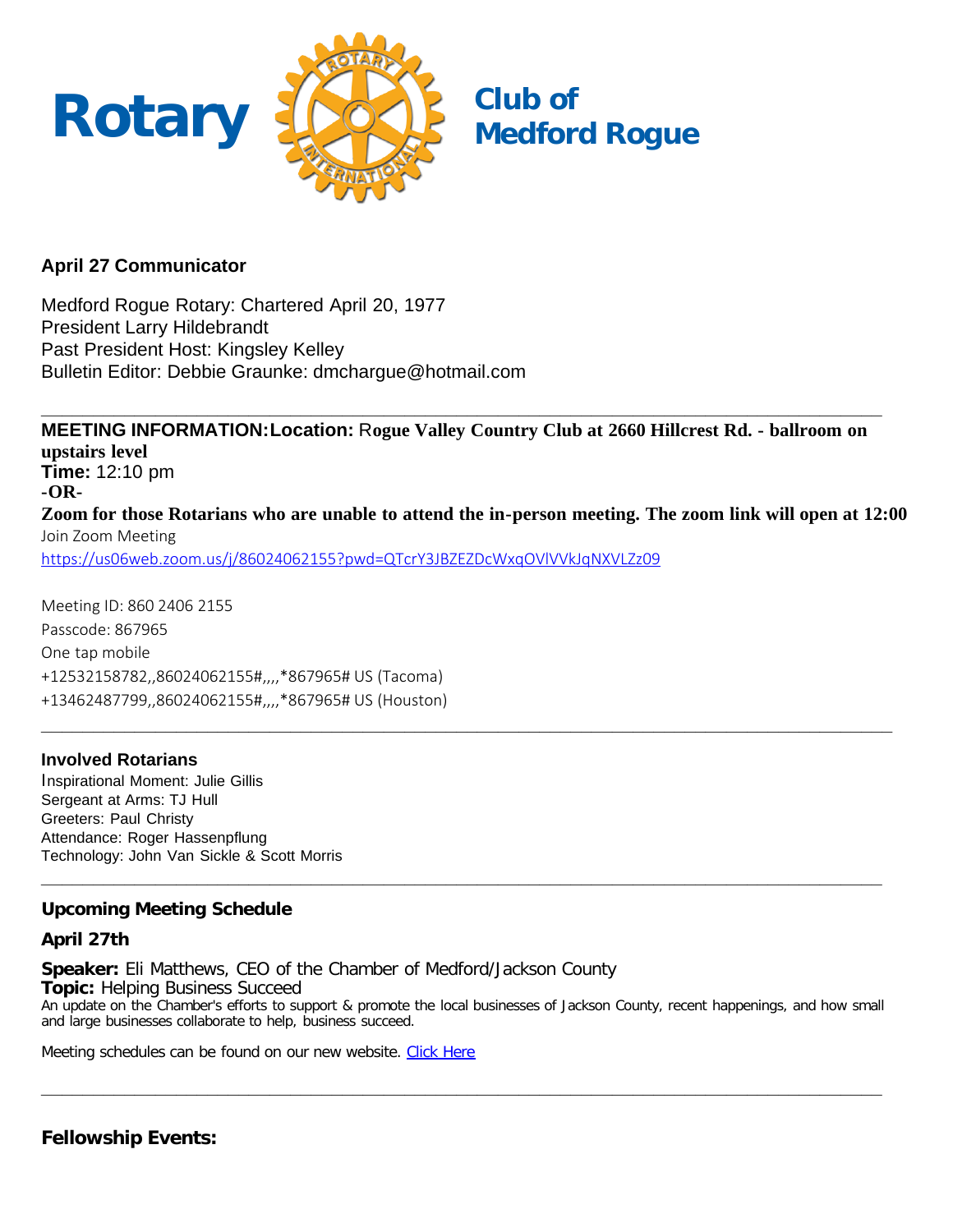

#### **Saturday, May 14 – Thrift Store Date Night**

Bring your date to the first Rotary Thrift Store Date Night from 5:30-7:30 p.m. at Dunbar Farms, 2881 Hillcrest Road in Medford. PRIZES will be awarded!

Concept: On your honor, spend no more than \$20 at your favorite Thrift Store(s) to create the best overall outfit in one of the following 5 categories:

- 1. Bargain Bin (the most outfit pieces for the lowest price Kingsley ask for people to stand with wearing 5 items, 6 items . . . until 3-4 still standing; have them come on stage; winner chosen by crowd applause)
- 1. Star Athlete ("THE" highly skilled at any activity; showcase your favorite sport or athlete)
- 1. Prom King and/or Prom Queen (relive your high school days . . . or at least your high school dreams)
- 1. Oldie but Goodie (the one that takes you back in time)
- 1. Vegas Lot Lizard (a little sexy, a lot trashy, maybe even missing teeth . . . but still make-n rent)

#### Rules:

- 1. Spend no more than \$20 at your favorite Thrift Store(s).
- 1. Must buy the main clothing items dress/pants/skirt/shirt/sweater/jacket.
- 1. Any accessories also count in the budget hats/scarfs/ties/belts
- 1. Thrift Store clothing articles count only if we can see them (please use your own under garments).
- 1. Additional items not from a thrift store can be used but . . .
- 1. In case of a tie, the person with the most outfit pieces within the allotted budget from a thrift store wins.
- 1. We are out to shine in all our fabulous glory and make a statement throughout the night. Have fun making an extravagant outfit that will possibly be used as blackmail later in life.

Limited seating, bring your own chairs/blankets. Check out Dunbar Farms [menu here](mailto:https://www.dunbarfarms.com/menu) – beer, wine, non-alcoholic beverages, soup, salad, chef plates, wood-fired pizza and weekly special entrée.

**\_\_\_\_\_\_\_\_\_\_\_\_\_\_\_\_\_\_\_\_\_\_\_\_\_\_\_\_\_\_\_\_\_\_\_\_\_\_\_\_\_\_\_\_\_\_\_\_\_\_\_\_\_\_\_\_\_\_\_\_\_\_\_\_\_\_\_\_\_\_\_\_\_\_\_\_\_\_\_\_\_**

RSVP to Kellie Hill [kellie@therightnutritionplan.com.](mailto:kellie@therightnutritionplan.com) Friends, family, and those too shy to dress up are welcome.

# **Volunteer Opportunities**

### **Rogue PowerPack Backpack Program:** You will have an opportunity to volunteer with not only our club members but members from other area clubs.

ACCESS & Rogue Powerpack Program provides backpacks full of nutritious, child-friendly food to elementary school children who are receiving free breakfast or lunch at school during the week but are lacking adequate food at home over the weekend. Backpacks are filled every Friday from 9-11 to ensure they do not go hungry while away from school. There are also options to drive and deliver prepared sacks of food to different school routes. To SignUP on dates that work best for you, click this link: [https://signup.com/go/UhqfKmB.](https://signup.com/go/UhqfKmB)

For any questions, please contact Danette Moss at [dmoss@laclinicahealth.org.](mailto:dmoss@laclinicahealth.org)

#### **Signature fundraising event June 24-26 2022 Pickleball Tournament**

Our first tournament was a great success! The steering committee is already planning our next tournament. If you would like to join in the fun, we are looking for you! Please contact Cheryl Dyer @ [cherylddyer@yahoo.com](mailto:cherylddyer@yahoo.com) or Debbie Graunke @ [dmchargue@hotmail.com.](mailto:dmchargue@hotmail.com)

**\_\_\_\_\_\_\_\_\_\_\_\_\_\_\_\_\_\_\_\_\_\_\_\_\_\_\_\_\_\_\_\_\_\_\_\_\_\_\_\_\_\_\_\_\_\_\_\_\_\_\_\_\_\_\_\_\_\_\_\_\_\_\_\_\_\_\_\_\_\_\_\_\_\_\_\_\_\_\_\_\_ Mercy Flights Membership Renewal** - You will receive a separate email from Debbie Graunke on behalf of Baylee LaVoie with the membership application and information. If you have thought about becoming a Mercy Flights member, this is the time to sign up and take advantage of the discount they offer. Contact info: email: arlo 1@charter.net C): 541-951-2175